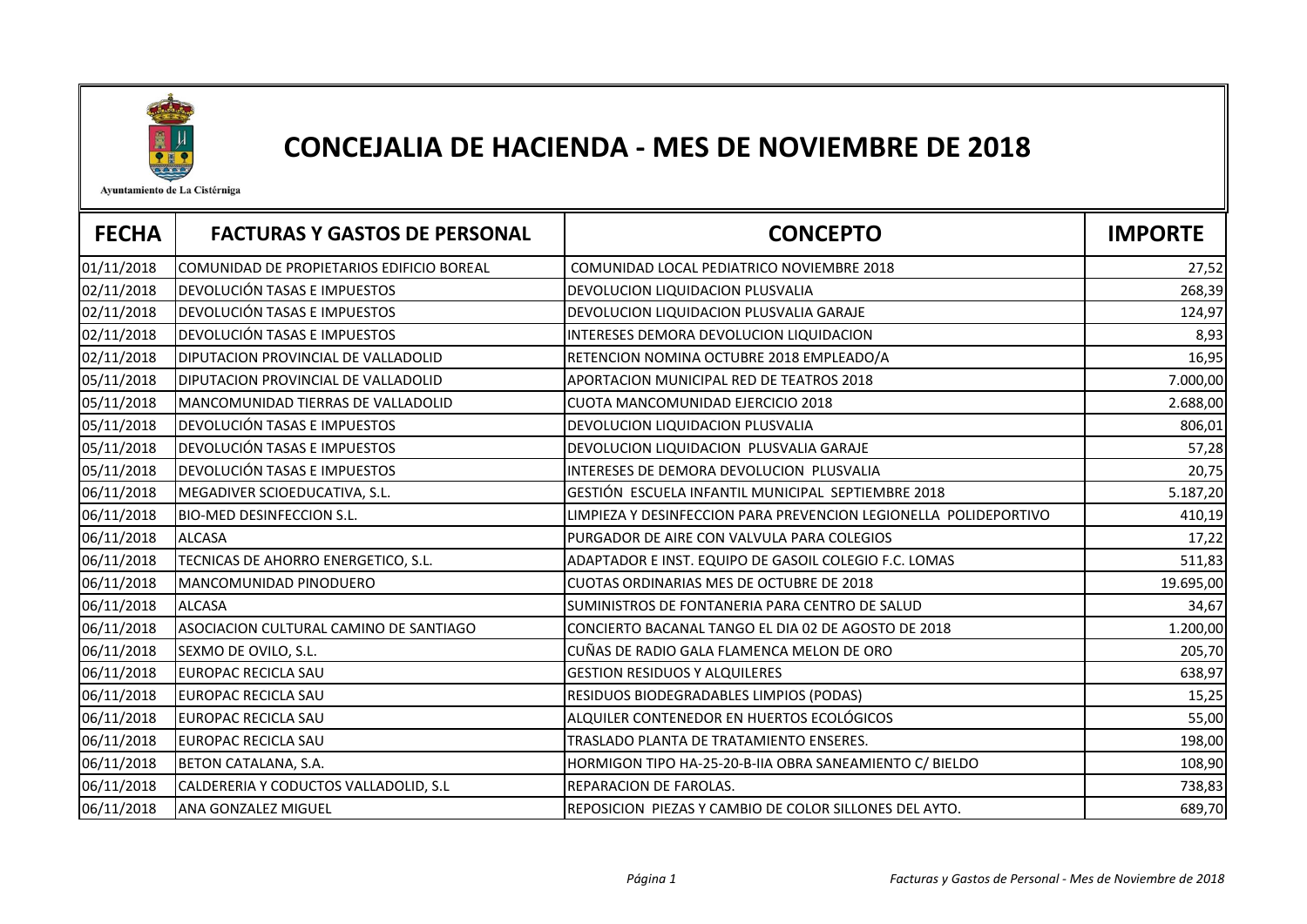| 06/11/2018 | ENDESA ENERGIA, S.A.U.                     | GAS CONSULTORIO MEDICO DE 19/09/2018 A 22/10/2018                     | 232,20    |
|------------|--------------------------------------------|-----------------------------------------------------------------------|-----------|
| 06/11/2018 | ENDESA ENERGIA, S.A.U.                     | GAS EN CASA DE CULTURA DE 19/09/2018 A 22/10/2018                     | 253,62    |
| 06/11/2018 | ENDESA ENERGIA, S.A.U.                     | GAS FRONTON DE 29/09/2018 A 22/10/2018                                | 77,56     |
| 06/11/2018 | ENDESA ENERGIA, S.A.U.                     | GAS EN CASA CONSISTORIAL DE 19/09/2018 A 22/10/2018                   | 231,21    |
| 06/11/2018 | ENDESA ENERGIA, S.A.U.                     | GAS EN VESTUARIOS CAMPO DE FUTBOL DE 19/092018 A 22/10/2018           | 142,47    |
| 06/11/2018 | ENDESA ENERGIA, S.A.U.                     | GAS COLEGIO JOAQUIN DÍAZ DE 19/09/2018 A 22/10/2018                   | 416,13    |
| 07/11/2018 | DEVOLUCIÓN TASAS E IMPUESTOS               | DEVOLUCION RECIBO 1752017082 POR ERROR LECTURA CONTADOR               | 35,19     |
| 07/11/2018 | NOMINAS E INDEMNIZACIONES CONCEJALES       | ASISTENCIA PLENOS Y COMISIONES MES DE OCTUBRE DE 2018                 | 1.152,48  |
| 09/11/2018 | CAIXABANK, S.A.                            | EXPTE FACT-2018-1169 COMISIONES IVA                                   | 0,24      |
| 09/11/2018 | <b>GRUPO ITELEVESA</b>                     | INSPECCION TECNICA DEL VEHICULO VA9023AK                              | 48,59     |
| 10/11/2018 | BENEFICIARIOS/AS RECARGA BONOBUS           | RECARGA BONOBUS MES DE NOVIEMBRE DE 2018                              | 67,50     |
| 12/11/2018 | COMUNIDAD DE PROPIETARIOS PL. LA CRUZ, 1-9 | CUOTA COMUNIDAD LOCALES PZA. LA CRUZ NOVIEMBRE 2018                   | 80,00     |
| 13/11/2018 | <b>BANCO BILBAO VIZCAYA</b>                | AMORTIZACION E INTERESES PRESTAMO                                     | 14.426,67 |
| 13/11/2018 | CAIXABANK, S.A.                            | <b>COMISION PRECIO SERVICIO PAGOS</b>                                 | 85,36     |
| 14/11/2018 | <b>BANCO BILBAO VIZCAYA</b>                | AMORTIZACION ANTICIPADA PARCIAL                                       | 15.887,90 |
| 15/11/2018 | SOC. ESTATAL DE CORREOS Y TELEGRAFOS, S.A. | SERVICIO DE COMUNICACIONES POSTALES SEPTIEMBRE 2018                   | 2.488,82  |
| 15/11/2018 | SOC. ESTATAL DE CORREOS Y TELEGRAFOS, S.A. | SERVICIOS POSTALES MES DE AGOSTO                                      | 2.298,83  |
| 16/11/2018 | UNICAJA BANCO, S.A.                        | AMORTIZACION E INTERESES PRESTAMO                                     | 6.913,57  |
| 19/11/2018 | CLUB DEPORTIVO RITMICA LA CISTERNIGA       | ABONO 20% DE LA SUBVENCION GIMANASIA RITMICA 2017-2018                | 770,00    |
| 19/11/2018 | DEVOLUCIÓN TASAS E IMPUESTOS               | DEVOLUCION IVTM 4º TRIM/2018 POR BAJA DEFINITIVA                      | 24,10     |
| 19/11/2018 | EXCLUSIVAS MAOR, S.L.                      | SUMINISTROS DE FERRETERIA PARA TRABAJOS VARIOS                        | 93,51     |
| 19/11/2018 | <b>BELEN RIVAS MERINO</b>                  | EXPTE 1092: UNA INCINERACION COLECTIVA                                | 24,20     |
| 19/11/2018 | VESTUARIO PROFESIONAL WORK MEN S.L.L.      | SUMINISTRO VESTUARIO TRABAJADORES                                     | 322,10    |
| 19/11/2018 | <b>ALCASA</b>                              | SUMINISTROSFONTANERIA PARA POLIDEPORTIVO Y CONSULTORIO                | 80,65     |
| 19/11/2018 | M. DEL CARMEN DIAZ SILVA                   | SUMINISTROS VARIOS PARA SERVICIOS PUBLICOS                            | 42,00     |
| 19/11/2018 | INTERCLYM, S.A.                            | EXPTE FACT-2018-1080 PRODUCTOS PARA SERVICIO DE LIMPIEZA DE EDIFICIOS | 1.271,44  |
| 19/11/2018 | <b>BELEN RIVAS MERINO</b>                  | INCINERACION COLECTIVA                                                | 24,20     |
| 19/11/2018 | MAPFRE SEGUROS GENERALES                   | SEGURO RESPONSABILIDAD CIVIL PROFESIONAL.                             | 2.197,30  |
| 19/11/2018 | ARAG S.E                                   | SEGURO ANUAL DEFENSA JURIDICA CONSUMIDOR                              | 3.604, 35 |
| 19/11/2018 | EUROPAC RECICLA SAU                        | SERVICIOS DE RECICLADO DE PODAS Y OTROS                               | 715,91    |
| 19/11/2018 | GRUPO CULTURA TRAD. CAMPO MIELGAS          | MUSICA LDULZAINEROS FIESTAS DEL CARMEN 16/07/2018                     | 400,00    |
| 19/11/2018 | EL HILO DE ARIADNA, S.L.                   | VISITA A BODEGA PREMIO SABOREA LA CISTERNIGA                          | 26,00     |
| 19/11/2018 | EL HILO DE ARIADNA, S.L.                   | COMIDA DOS PERSONAS-PREMIO SABOREA LA CISTERNIGA 2018                 | 72,30     |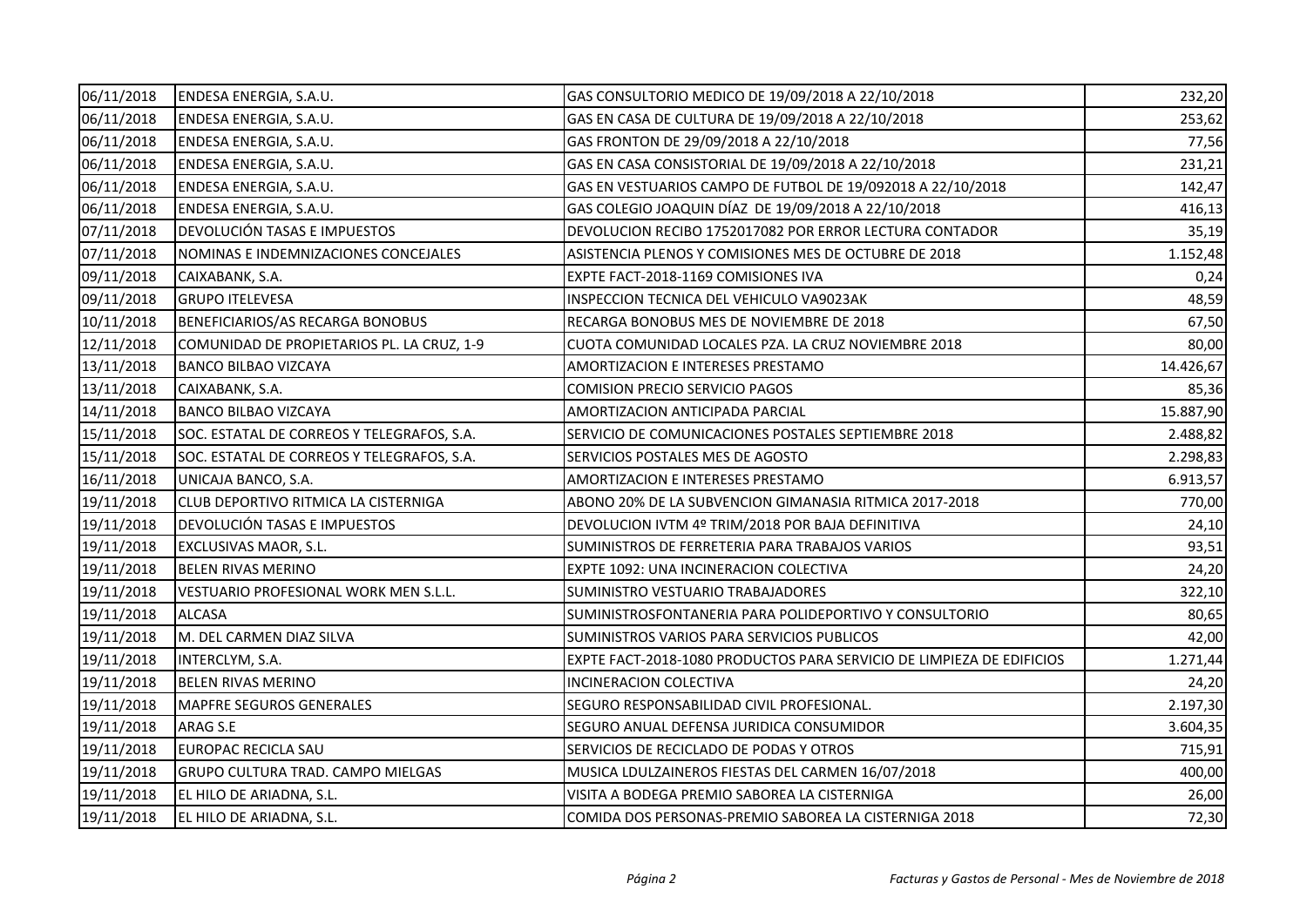| 19/11/2018 | <b>MAPFRE VIDA</b>                    | ACCIDENTES COLECTIVOS                                              | 801,10    |
|------------|---------------------------------------|--------------------------------------------------------------------|-----------|
| 19/11/2018 | CLUB DEPORTIVO CICLISTA LA CISTERNIGA | ABONO 20% SUBVENCION TEMPORDA 2017/2018                            | 840,00    |
| 19/11/2018 | JUDO CLUB FINISTERRE LA CISTERNIGA    | ABONO 20% SUBVENCION CLUB DE JUDO 2017/2018                        | 600,00    |
| 19/11/2018 | M. CARMEN FERNANDEZ RUIZ              | DIETAS E INDEMNIZACIONES GASTOS DESPLAZAMIENTO MES OCTUBRE         | 39,99     |
| 19/11/2018 | M. ANGELES HURTADO GONZALEZ           | DIETAS E INDEMNIZACIONES GASTOS DESPLAZAMIENTO MES OCTUBRE         | 28,21     |
| 20/11/2018 | DIPUTACION PROVINCIAL DE VALLADOLID   | COMPENSACION ECONOMICA 3ER TRIM. 2018 RECAUDACION EJECUTIVA        | 19.247,33 |
| 20/11/2018 | DIPUTACION PROVINCIAL DE VALLADOLID   | TASA GESTION RECAUDATORIA EJECUTIVA                                | 6.204,89  |
| 21/11/2018 | DEANTE FERRETERIA, SLU                | LLAVES ALPACA SEGUR                                                | 16,00     |
| 22/11/2018 | UNICAJA BANCO, S.A.                   | AMORTIZACION PRESTAMO NUMERO                                       | 1.377,57  |
| 22/11/2018 | <b>CSIC</b>                           | GASTOS VISITA PROGRAMA FORMACIÓN Y EMPLEO AL JARDIN BOTANICO       | 90,00     |
| 23/11/2018 | REGULARIZACIÓN NÓMINAS                | DIFERENCIA DE NÓMINA MES DE OCTUBRE ABONADA EN NOVIEMBRE           | 18,69     |
| 23/11/2018 | NOMINAS CONCEJALES Y ALCALDE          | NOMINAS CONCEJALES Y ALCALDE MES DE NOVIEMBRE                      | 3.956,41  |
| 23/11/2018 | NOMINAS FUNCIONARIOS                  | NOMINAS PERSONAL FUNCIONARIO MES DE NOVIEMBRE                      | 20.908,01 |
| 23/11/2018 | NOMINAS LABORALES                     | NOMINAS PERSONAL LABORAL MES DE NOVIEMBRE                          | 3.291,53  |
| 23/11/2018 | NOMINAS LABORALES                     | NOMINAS PERSONAL LABORAL MES DE NOVIEMBRE                          | 75.692,75 |
| 23/11/2018 | NOMINAS FUNCIONARIOS                  | NOMINAS PRSONAL FUNCIONARIO MES DE NOVIEMBRE                       | 1.644,75  |
| 23/11/2018 | C.D. LA CISTERNIGA CLUB DE FUTBOL     | PAGO 20% SUBVENCION TEMPORADA 2017/2018                            | 1.540,00  |
| 26/11/2018 | TELEFONICA DE ESPAÑA SAU              | EXTENSIONES FIJAS DE 18/09/2018 A 17/10/2018                       | 26,83     |
| 26/11/2018 | TELEFONICA DE ESPAÑA SAU              | FACTURACION TELEFONIA MES DE OCTUBRE DE 2018                       | 1.754,90  |
| 26/11/2018 | IBERDROLA CLIENTES S.A.U.             | ELECTRICIDAD DEL 7 DE SEPTIEMBRE AL 24 DE OCTUBRE DE 2018          | 18.540,30 |
| 26/11/2018 | MARTA BERNARDO CANTALAPIEDRA          | CURSO CRECIMIENTO PERSONAL UN TRABAJADOR                           | 61,24     |
| 26/11/2018 | AGUA DE VALLADOLID EPEL               | CONSUMO AGUA OCTUBRE DE 2018                                       | 26.725,40 |
| 26/11/2018 | ENDESA ENERGIA, S.A.U.                | <b>GAS NATURAL NAVE TEATRO</b>                                     | 34,94     |
| 26/11/2018 | ENDESA ENERGIA, S.A.U.                | GAS NATURAL VIVIENDA C/ PINODUERO N.º 4 - 2º DEL 27/08 AL 25/10.18 | 50,51     |
| 26/11/2018 | ENDESA ENERGIA, S.A.U.                | GAS VESTUARIOS TRABAJADORES PERIODO DEL 22/08 AL 29/10 DE 2018     | 66,33     |
| 26/11/2018 | EGES-BPM, S.L.                        | EXPEDIENTES SANCIONADORES DEL 1.09 AL 31.10.2018                   | 7.335,56  |
| 26/11/2018 | INTERCLYM, S.A.                       | RECOGEDORES DE PINZA PARA SERVICIO DE LIMPIEZA VIARIA              | 144,11    |
| 26/11/2018 | INTERCLYM, S.A.                       | REPARACION CARGADOR BATERIAS MAQUINA FRONTON                       | 71,67     |
| 26/11/2018 | INTERCLYM, S.A.                       | SUMINISTRO BOLSAS DE BASURA PARA SERVICIO DE LIMPIEZA VIARIA       | 309,09    |
| 26/11/2018 | HANSON HISPANIA SAU                   | ENVUELTO PARA HACER HORMIGON PARA OBRAS VARIAS                     | 253,80    |
| 26/11/2018 | FRANYAL, S.L.                         | MANTENIMIENTO SECTOR 3 Y 4 MES DE OCTUBRE                          | 2.096,93  |
| 26/11/2018 | AUTO-REPUESTOS BARAJAS, S.L.          | SUMINISTROS PARA MANT. ELEMENTOS DE TRANSPORTE Y MAQUINAS          | 193,58    |
| 26/11/2018 | AUTO-REPUESTOS BARAJAS, S.L.          | KIT FRENO TRASERO PARA VEHICULO VA7279X                            | 59,69     |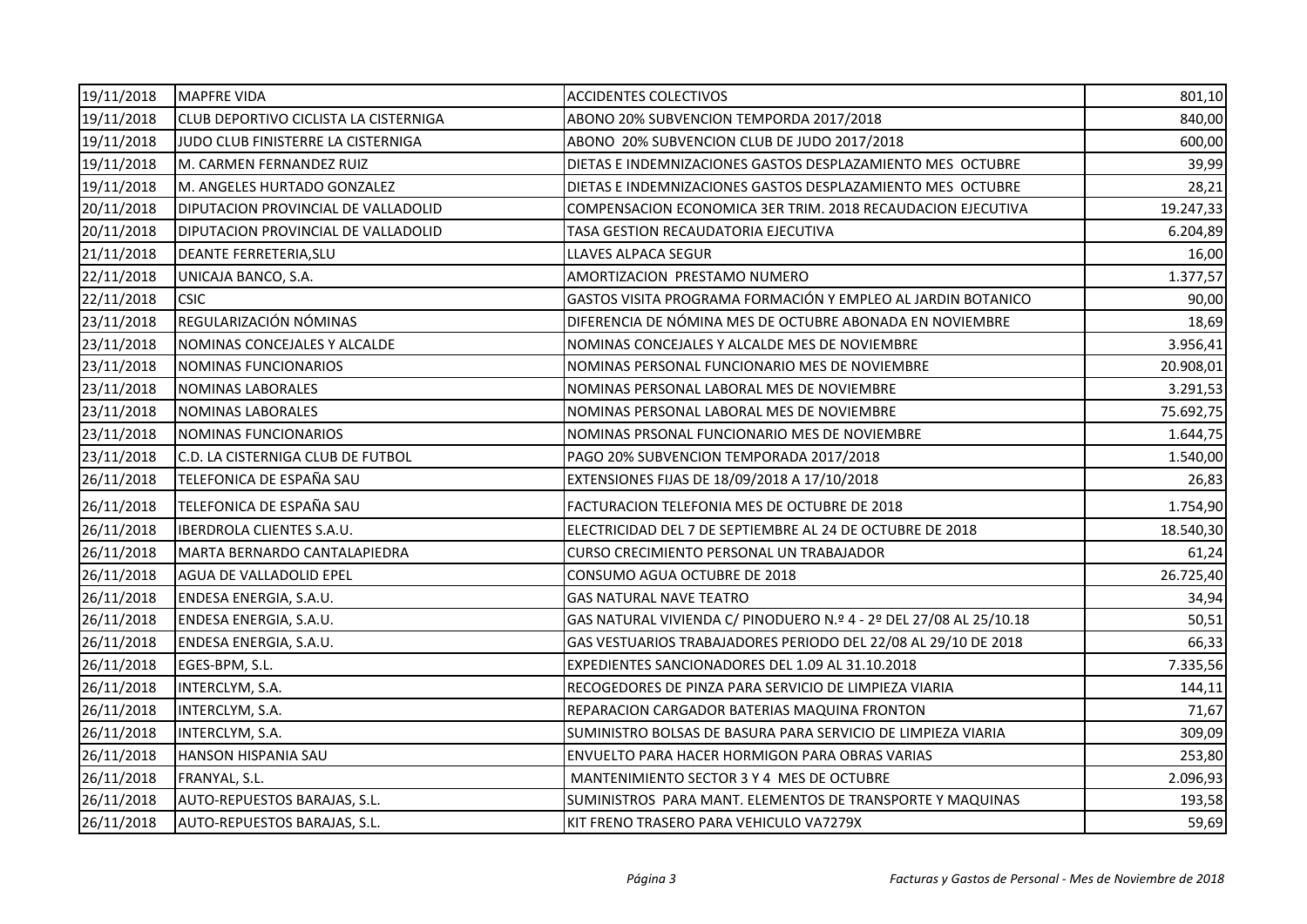| 26/11/2018 | SUSANA CRESPO PALOMO                | COSTO SUBVENCIÓN S/CONVENIO CLASES DE PINTURA TRABAJADORES/AS  | 86,90     |
|------------|-------------------------------------|----------------------------------------------------------------|-----------|
| 26/11/2018 | MEGADIVER SCIOEDUCATIVA, S.L.       | GESTIÓN DE LA ESCUELA INFANTIL MUNICIPAL OCTUBRE 2018          | 5.062,40  |
| 26/11/2018 | <b>EXCLUSIVAS MAOR, S.L.</b>        | <b>GUANTES Y ACEITE STIHL</b>                                  | 97,94     |
| 26/11/2018 | MANCOMUNIDAD PINODUERO              | LIQUIDACION CUOTAS ORDINARIAS MES DE NOVIEMBRE DE 2018         | 19.695,00 |
| 26/11/2018 | CAIXABANK, S.A.                     | <b>COMISIONES IVA</b>                                          | 0,24      |
| 26/11/2018 | EMILIA GARCIA CARRERA               | COMPRA DE DOS ANDAMIOS                                         | 1.576,87  |
| 26/11/2018 | CABORNERO BUS, S.L.                 | AUTOCAR PARA EXCURSION A WARNER EL 27 DE OCTUBRE DE 2018       | 1.166,00  |
| 26/11/2018 | <b>ISABEL GONZALEZ MARTOS</b>       | PRENSA, REVISTAS Y OTRAS PUBLICACIONES DEL P.I.J.              | 2.154,01  |
| 26/11/2018 | ALBERTO ALONSO ZUMEL                | ENSAYOS, CONCIERTOS Y CLASES PARA LA BANDA MUNICIPAL DE MÚSICA | 7.250,00  |
| 26/11/2018 | ENDESA ENERGIA, S.A.U.              | GAS DE 27/08/2018 A 25/10/2018-PINO DUERO 4-1º A               | 48,86     |
| 26/11/2018 | ENDESA ENERGIA, S.A.U.              | GAS DE 28/08/2018 A 25/10/2018 DEL PIJ                         | 20,91     |
| 26/11/2018 | CONSTRUCCIONES Y CONTRATAS, S.A.    | MANT. DE LA RED DE SANEAM. MES DE OCTUBRE DE 2018              | 420,55    |
| 26/11/2018 | SOLUCIONES INTEGRALES VALIDAS, SL   | COLCHONETAS PARA ACTIVIDADES DEPORTIVAS                        | 316,54    |
| 26/11/2018 | TECNICAS DE AHORRO ENERGETICO, S.L. | MANTENIMIENTODE CALEFACCION Y AIRE ACONDICIONADO               | 726,00    |
| 26/11/2018 | PASCUAL ARRANZ G., S.L.             | DESTRUCTORAS PARA URBANISMO Y POLIDEPORTIVO                    | 689,70    |
| 26/11/2018 | <b>SCHINDLER</b>                    | MANTENIMIENTO ASCENSOR CENTRO POLIVALENTE                      | 73,60     |
| 26/11/2018 | SANCHEZ RODRIGUEZ, MONTSERRAT       | ACTIVIDADES MUNICIPALES EMPLEADOS PÚBLICOS (ART. 87 CONVENIO)  | 109,50    |
| 26/11/2018 | <b>SCHINDLER</b>                    | MANTENIMIENTO ASCENSOR CASA DE CULTURA                         | 230,20    |
| 26/11/2018 | <b>AUVASA</b>                       | SUBVENCION A LA EXPLOTACION OCTUBRE 2018                       | 21.446,53 |
| 26/11/2018 | <b>ALCASA</b>                       | SUMINISTRO MATERIAL DE FONTANERIA                              | 50,36     |
| 26/11/2018 | EL NORTE DE CASTILLA, S.A.          | ANUNCIO MODIFICACION PUNTUAL Nº 3 DEL PLAN PARCIAL             | 469,48    |
| 26/11/2018 | GARCIA CARRERA FELIX(PELICANO)      | <b>SUMINISTROS VARIOS</b>                                      | 686,88    |
| 26/11/2018 | TELEFONICA DE ESPAÑA SAU            | TELEFONIA MOVIL 18/09/2018 A 17/10/2018                        | 132,29    |
| 26/11/2018 | TELEFONICA DE ESPAÑA SAU            | SERVICIO TELEFONIA DE 18/09/2018 A 17/10/2018                  | 7,99      |
| 26/11/2018 | TELEFONICA DE ESPAÑA SAU            | TELEFONIA MOVIL DE 18/09/2018 A 17/10/2018                     | 95,83     |
| 26/11/2018 | TELEFONICA DE ESPAÑA SAU            | EXTENSIONES MÓVILES DE 18/09/2018 A 17/10/2018                 | 362,33    |
| 26/11/2018 | ROSARIO SAN JOSE FERNANDEZ          | MATERIAL DE PAPELERIA PARA SERVICIOS ADMINISTRATIVOS           | 269,35    |
| 26/11/2018 | ROSARIO SAN JOSE FERNANDEZ          | MATERIAL DE PAPELERIA PARA EL CEAS                             | 267,10    |
| 26/11/2018 | MASS SECURITY SOLUTIONS, S.L.       | TRANSMISOR Y PULSADOR ANTIPÁNICO CEAS                          | 79,55     |
| 26/11/2018 | <b>DISTRIBUCIONES FROIZ, S.A.</b>   | SUMINISTROS SERVICIO DE LIMPIEZA                               | 38,55     |
| 26/11/2018 | ENDESA ENERGIA, S.A.U.              | GAS DE 22/808/2018 A 29/102018 DE VESTUARIOS PERSONAL          | 24,50     |
| 27/11/2018 | UNICAJA BANCO, S.A.                 | COMISION DEVOLUCION RECIBOS ACTIVIDADES DEPORTIVAS             | 6,66      |
| 27/11/2018 | DEVOLUCIÓN CUOTAS DEPORTIVAS        | DEVOLUCION CUOTA CURSO 2018-2019 MULTIDEPORTE.                 | 30,00     |